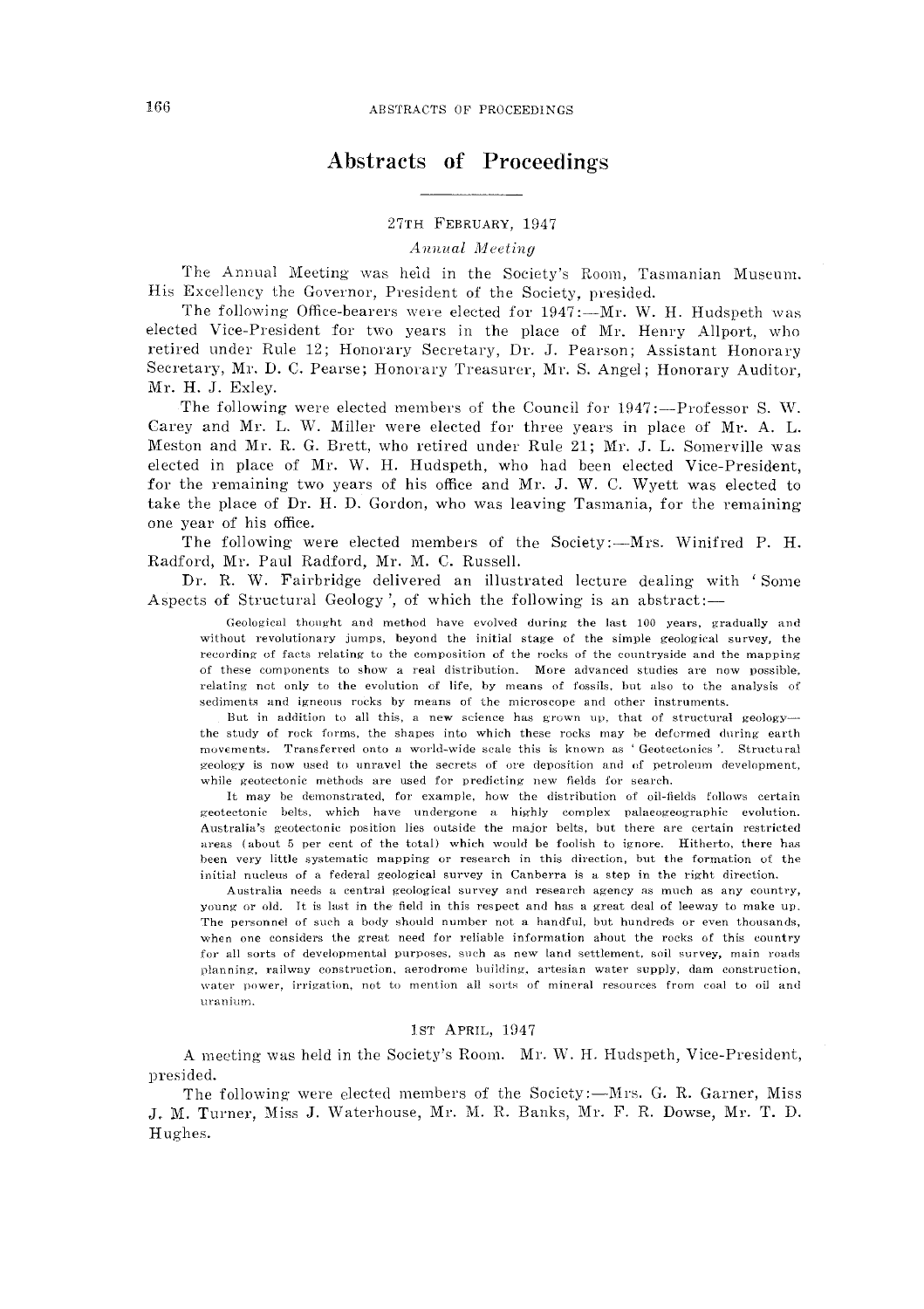Dr. H. E. Dadswell of the C.S.I.R. Division of Forest Products delivered an illustrated lecture entitled 'Forest Products Research', of which the following is an abstract:-

The first Australian forest products laboratory was established in 1919 in Perth, by the Institute of Science and Industry, under Mr. I. H. Boas, but this did not last long owing to the lack of funds, although work on the pulping of Australian timbers was carried on in Perth and later in Melbourne. This work formed the foundation of the Australian Pulp and Paper Industry of to-day.

In 1928 the newly constituted C.S.I.R. decided to form as one of its activities the Division of Forest Products with Mr. I. H. Boas as it first Chief. From that time the Division has grown and now has approximately 200 members on the staff.

During the war years the use of timber increased enormously and the need for knowledge of its properties, behaviour, etc., was urgent. To meet this demand the Laboratory had to be developed rapidly, and to-day there is a very great need for more fundamental research.

The organization of the Division is such that the various problems of forest products can be tackled in eight main fields:--Wood structure, wood chemistry, timber physics, timber mechanics, timber preservation, timber seasoning, veneer and gluing, and utilization dealing with applied aspects. As regards the work of the Section of Wood Structure, which is my own section, we endeavour to follow several main lines of investigation, including the structure of the cell, the study of wood anatomy in general, the influence of structure on properties. and the influence of growing conditions on structure.

The question of utilization of the material from the forest is of the greatest importance and new methods are constantly being investigated especially as regards the waste, sawdust and shavings, that are burnt every day.

The plastic industry is always on the lookout for wood-flour as a filler and up to the present that from softwoods is preferred. Sawdust can also be used in mixtures with cement with and without sand and the slabs or blocks so made have a definite value.

The Division in co-operation with the C.S.I.R. Building Materials Section is developing this line of work.

The University of Tasmania and certain other Australian universities have become interested in fields of forest products research and have trained workers in such fields. The goal is the complete utilization of the forest tree. one way of obtaining this close utilization is by co-operation of industries, the waste from one series of operations becomes the raw material for another. Tasmania seems ideally suited for forest products industries. It has available considerable hardwood forests and ample power with plenty of good water. Replanting of cut-over areas is necessary to maintain adequate supplies of raw material.

#### 6TH MAY, 1947

A meeting was held in the Society's Room. Mr. L. Cerutty, Vice-President, presided.

Mr. W. Hudson was elected a member of the Society.

Mr. W. H. Hudspeth delivered an illustrated lecture entitled 'Leaves from the Diary of a Van Diemen's Land Official' which was published in full in the Papers and Proceedings for 1946.

#### 3RD JUNE, 1947

A meeting was held in the Society's Room. Mr. W. H. Hudspeth, Vice-President, presided.

The following were elected members of the Society:--Mr. J. M. Boyes, Mr. G. R. Brettingham-Moore, Mr. L. K. Griffiths, Mr. G. C. Wade.

Mr. P. Radford delivered an illustrated lecture entitled 'An Introduction to Coleoptera'.

#### 1st JULY, 1947

A meeting was held in the Society's Room. Mr. L. Cerutty, Vice-President, presided.

Miss M. Balchen was elected a member of the Society.

Dr. J. Pearson showed aerial photographs which were lent by Mr. C. E. Radcliff, who had received them from Group Captain Courtney, Commanding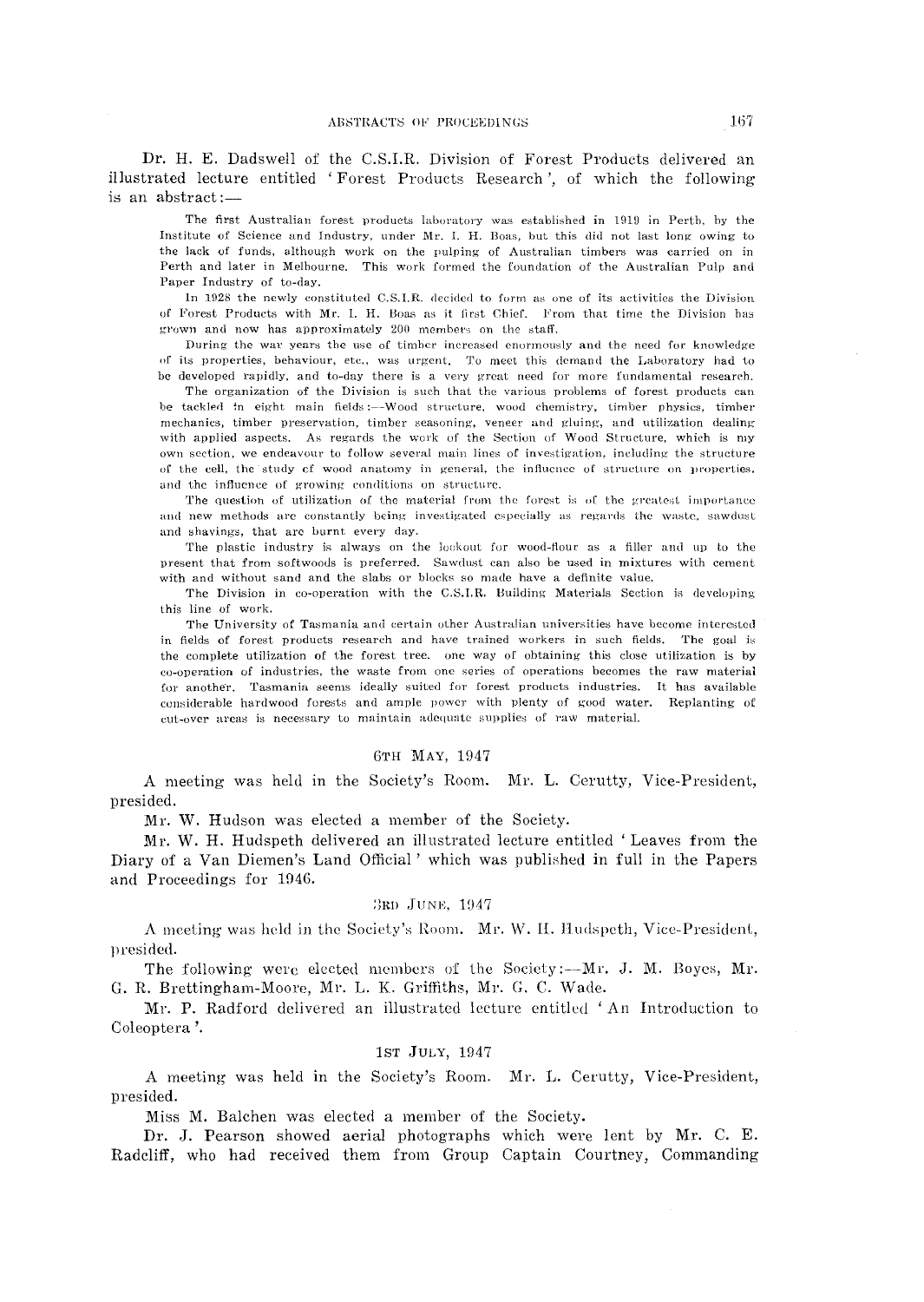Officer at Point Cook, R.A.A.F. Station. The photographs were taken by  $R.A.A.F.$ personnel during the recent visit which was paid to Maequarie Island by R.A.A.F. planes.

The Honorary Secretary announced that the Government had agreed to make two sets of photographic prints of the Knopwood Diaries in the possession of the Mitchell Library, Sydney, the Government to retain one copy for the Government archives and to present the other copy to the Royal Society of Tasmania for the use of research students.

Dr. E. K. Emmery delivered a lecture on 'Austrian Child Art', which was illustrated by drawings and paintings done by the children. The following is an abstract of the lecture:-

Most adults can't draw, i.e., they are completely unable of recording any visual impression on paper. What most adults call drawing is only a very primitive form of hieroglyphic writing: a circle represents a head, several straight lines indicate the relative positions of arms and legs.

Children begin to draw in exactly the same way but very soon their vivid imagination as well as their keen sense of observation urges them on to express what is going on in their minds. The Austrians Czizck, Thetter, Dworschak and others have proved, I think conclusively, by their results, that it is fatal for the teacher to interfere at this stage. The teacher as an adult has reached quite a different stage of development, and his advice, or worse still, his corrections have a disheartening, stifling effect on the child. It can only learn by trial and error.

The collection of Child Drawings and Paintings displayed in this room gives a true representation of the work done at an Austrian orphanage in the outskirts of Vienna. It is of special interest because the teacher, Herr Dworschak, has no opportunity of selecting his pupils. They come from the poorest strata of society, and—owing to the lack of funds—live under appalingly pocr eonditions.

Herr Dworschak maintains that he has never yet met a child that does not like to work. They all like to express their ideas if given the opportunity. Herr Dworschak provides them with paper, pencils, coloured chalks, paints, wood, clay, glass, copper, metal, and allows them to do anything they like. The first results are absolutely bewildering, and yet the teacher does not attempt to graft his own superior knowledge on to the child's mind, he only helps them by suggesting a few simple experiments. These must be as simple as possible to give every single child a chance.

In one lesson he told the children to cover a white sheet of paper with dots. Some children put all the dots into one corner, others spread them out evenly. He asked them: What figures do these dots suggest? Is not our sky covered with similar dots called stars? Immediately the children's imagination began to work.

Later on the same method was applied to the teaching of painting. The children took a damp sheet of paper, and then painted on it with a brush, first in one eolour, then two 'or or three colours together. The colours spread into all possible shades of dark and light, they ran into cach other and produced new interesting tints. Again each child was left to make its own discoveries.

Herr Dworschak once asked them to paint a landscape in blue only, and to look at it for a long time. They were asked what it would feel like to walk in such a landscape, and they all agreed that they would have to walk slowly, it was so peaceful and quiet. One child suggested that modest people would like it. Red, on the other hand, is the eolour of blood, passion, anger, fire. It gives warmth and movement, it predominates wherever it appears. Yellow is the sunlight, it cannot be caught, has no strength and no limits. Herr Dworschak knows many experiments with complimentary colours, which interest and amuse the class, and also give them an insight into the 'moral' or 'emotional' value of the different colours.

Another experiment: The teacher draws a mountain or a figure in the left bottom corner of the blackboard. The the children are asked to draw a cloud in the opposite space. Some draw it quite small, some big, but they soon discover that there is a certain relationship between the two, they learn to find the right proportion. You will see from the display of children's paintings how quickly they acquire a perfect sense of harmony and balance.

Later, when they are taught to paint letters with a brush, Herr Dworschak points out to them that in their scribbles there is 'a constant war on' between the black seript and the white paper. Whenever there is a large black blot or a white 'hole', the peace is lost. But if black and white are nicely balanced the battle is won, and harmony is restored.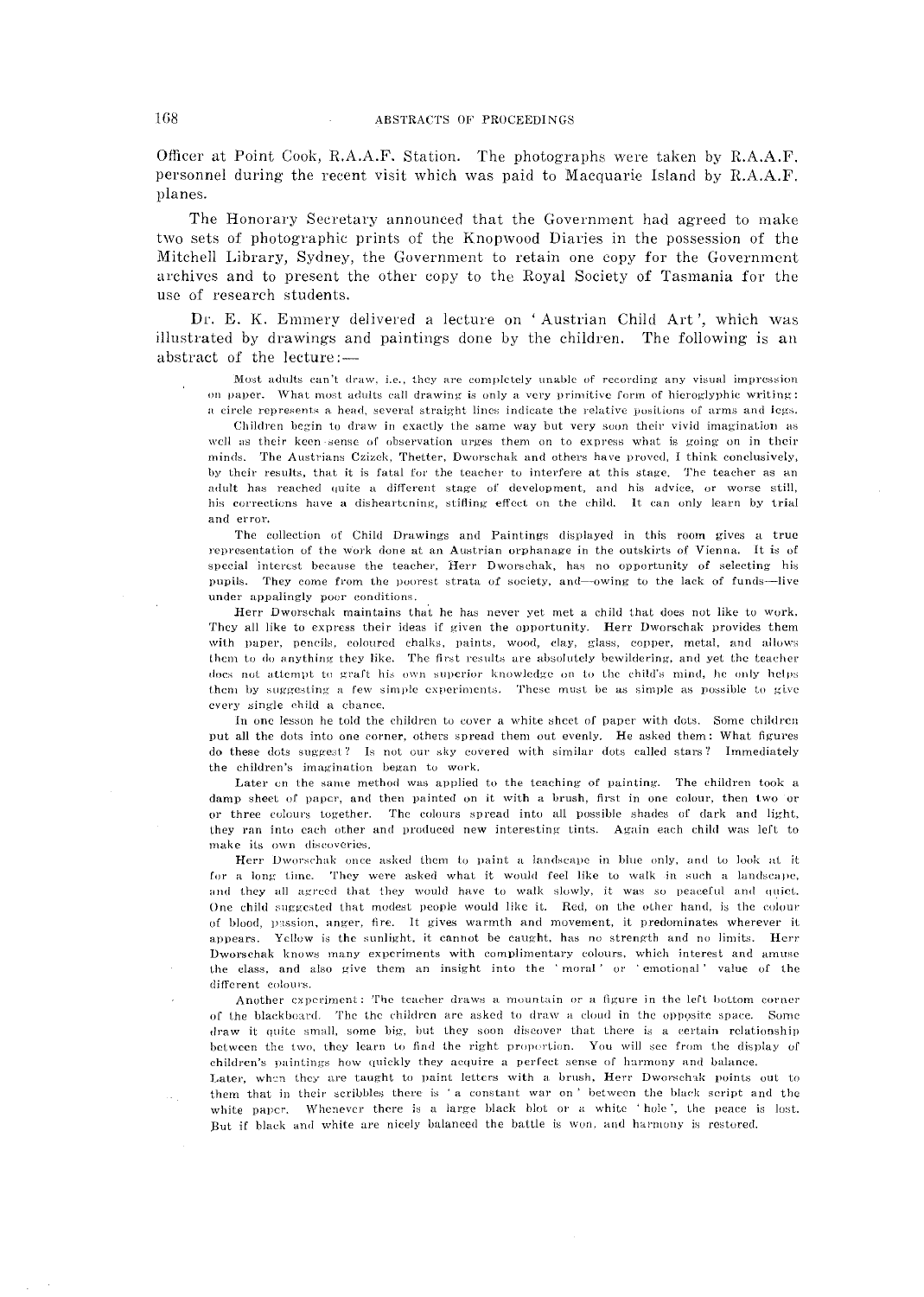#### ABSTRACTS OF PROCEEDINGS

What makes these paintings interesting is their originality. You see children in poor homes wearing their shabby wintercoats indoors, because it is very cold without a fire, and worse still, the washing is hanging from the line inside their one little room. In another picture you can see the people go to church on a Sunday. The church is quite small, and the people very large, but alas, their characters are unmistakably portrayed in their faces: some are proud and selfrighteous, others humble and devout. In a third picture we see a house on fire, but somehow the house is alive, pale, trembling, and the fire is personified, it approaches the house barking at it like a fierce dog. There are many other pictures of ' fire', glorious symphonies of colour; red, orange, purple, crimson,

Colour implies feeling. Shape in wood or clay expresses will power and force. It is not surprising that different children prefer different materials. Clay helps the imagination. You can alter and modify it, it grows under your hands. Wood needs purpose, a definite preconceived idea. Only older children can attempt to deal with it successfully, often with astounding results. The same applies to metal and copper work.

In playing ball and other games the child performs feats of agility, which arouse in him a great joy at his own prowess; it is the same when he achieves something in colour. on wood, metal, or any other substance. He takes up something which attracts his attention. His curiosity is not satisfied until he can create something new, but only after long trying does he achieve something that pleases him, that stimulates him to further efforts. As in playing ball it is only by continual practice that the child becomes expert in throwing and catching, so it is with the use of the materials offered him.

Though the teacher observes closely what the children are doing he says no word during their performances. They see in him a comrade, and an appreciative one to boot. One effort leads to another till at last the children have such joy in doing things that their joy is infectious. For their work is really joy bringing, not only to themselves but also to those to whom they can show and give tbeir work. There can be no question of discovering future artists at that early age. When they leave school their minds will turn to other matters but the pleasure will remain. It may be that some particular talent will be discovered, but much more important at that age is the fact that the children discover themselves, and all the hidden faculties of thought, feeling, and expression, of which the human mind is capable.

#### 5TH AUGUST, 1947

A special meeting was held in the Society's Room. Mr. W. H. Hudspeth, Vice-President, presided.

Rule 21 was amended to read as follows:-

Each member of the Council other than office-bearers shall be elected for a period of three years. Two members of the Council shall retire annually and shall not be eligible for re-election to the Council for at least one year, but shall be eligible for election as office-bearers of the Society. But a member who has been elected to fill a casual vacancy on the Council for a period of less than three years may be re-elected to the Council for a further term upon the expiry of his original appointment.

Rule 26 was amended to read as follows:-

The Standing Committee shall, subject to any direction given by the Council:-

- (i) Ensure that all papers and communications offered to the Society are examined and reported on by a competent authority; and decide whether they shall be printed.
- (ii) Arrange for the editing of the Society's Papers and Proceedings and for the printing and publication thereof.
- (iii) Arrange the programme of meetings, lectures, and other activities for the year.
- (iv) Purchase books for the Society's Library.
- (v) Prepare the annual and other reports to be submitted by the Council of the Society.
- (vi) Report to the Council on any other matter submitted by the Council to the Standing Committee.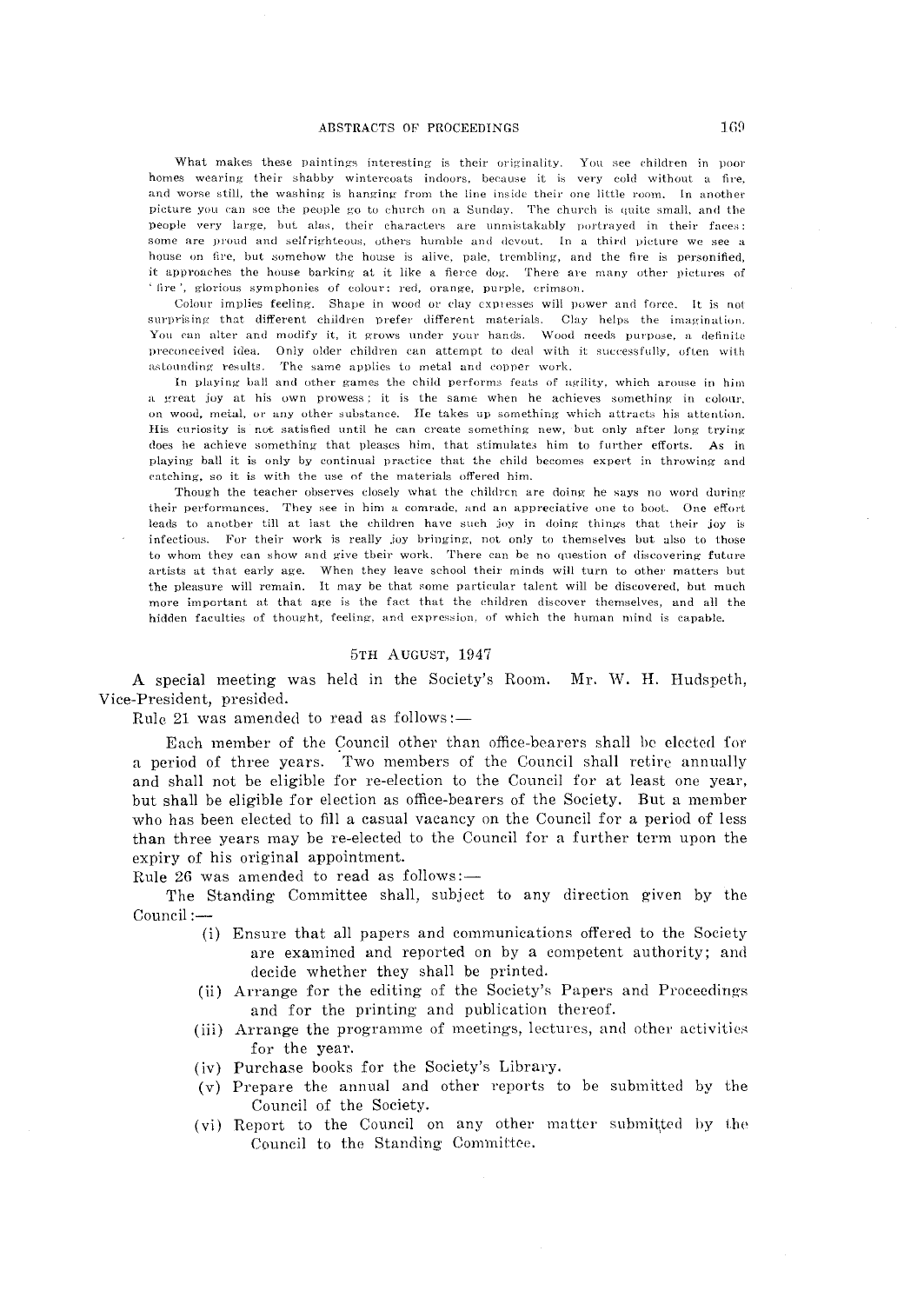#### 5TH AUGUST, 1947

A meeting was held in the Society's Room. Mr. W. H. Hudspeth, Vice-President, presided.

The following were elected members of the Society:--Mr. J. H. Buckley, Dr. J. L. Grove, Dr. W. V. Teniswood.

Professor V. V. Hickman delivered an illustrated lecture entitled 'The Life of the Cravfish', of which the following is an abstract:-

The marine cravfish, Jasus latandii (Milne Edwards) belongs to the family Palinuridae. It was originally named Palinurus lalandii by Lamark and described by Milne Edwards from a South African specimen in 1837. Ortmann in 1891 transferred it to the genus Jasus. Members of this genus lack the stridulating apparatus which is possessed by members of the genus Palinurus.

Jasus lalandii occurs mainly in a zone between 30 degrees and 45 degrees south latitude and has been recorded from Juan Fernandez, New Zealand, Tasmania, parts of the south coast of the mainland of Australia, St. Paul Island, South Africa, and Tristan da Cunha. Other members of the Palinuridae occur round the Australian coast. For example Jasus verreauxi (Milne Edwards) is found off the coast of New South Wales and occasionally in Tasmanian waters; the Coral Crayfishes, Panalirus ornatus (Fabr.), Panulirus peniculatus (Olivier), and Panulirus versicolor (Latreille) occur in the warmer waters round the north of Australia, whilst Panulirus longines (Milne Edwards) is taken in considerable numbers off the coast of Western Australia.

The natural food of Jasus lalandii consists of mussels, chitons, and other molluscs. Sometimes echinoids and sea weeds are also found in the gut. Like other Arthropoda the crayfish periodically undergoes ecdysis. This casting of the exoskeleton not only allows for the growth of the animal but also renews the chitinous parts of the various superficial sensory organs. Ecdysis in young crayfish takes place more frequently than in older crayfish. Specimens of market size usually cast their shells once each year. At Wedge Bay the males undergo ecdysis during October, while the females cast their shells in April.

Spawning takes place during April, May, and June. The female, according to size, lays from  $60,000$  to  $400,000$  eggs. These are attached to the plepods under the abdomen and are carried by the female until they batch. This takes place in from three to four months after laying. At Wedge Bay hatching occurs during July, August, and September.

Dr. Von Bonde has shown that during development in the egg the embryo passes through a nauplius condition. It batches as a larva known as the prenaupliosoma. After about eight hours the prenaupliosoma undergoes ecdysis and changes into the naupliosoma. This measures about 1.7 mm. long and lasts for little more than a week. The naupliosoma then undergoes metamorphosis and gives rise to a pbyllosoma larva, which is followed by a number of other phyllosomata, the exact number being unknown. These larval forms swim freely near the surface of the sea. The final phyllosoma stage measures about 35 mm. in length. It eventually changes into the puerulus, which in all essentials resembles a small adult. At this stage the young crayfish leaves the surface of the sea and lives on the bottom.

#### 2ND SEPTEMBER, 1947

A meeting was held in the Society's Room. The President, His Excellency the Governor, presided.

The following were elected members of the Society:--Ordinary Member: Mr. M. A. Rankin; Associate Member: Mr. G. R. A. Ellis.

Mr. M. A. Rankin delivered an illustrated lecture entitled 'The Eucalyptus Regnans Forest'.

#### 7TH OCTOBER, 1947

A meeting was held in the Society's Room. Mr. L. Cerutty, Vice-President, presided.

Professor G. E. Nicholls was elected a Corresponding Member of the Society.

Miss L. Monks and Mr. G. A. Triffett were elected Ordinary Members of the Society and Mr. J. B. Jennings was elected an Associate Member.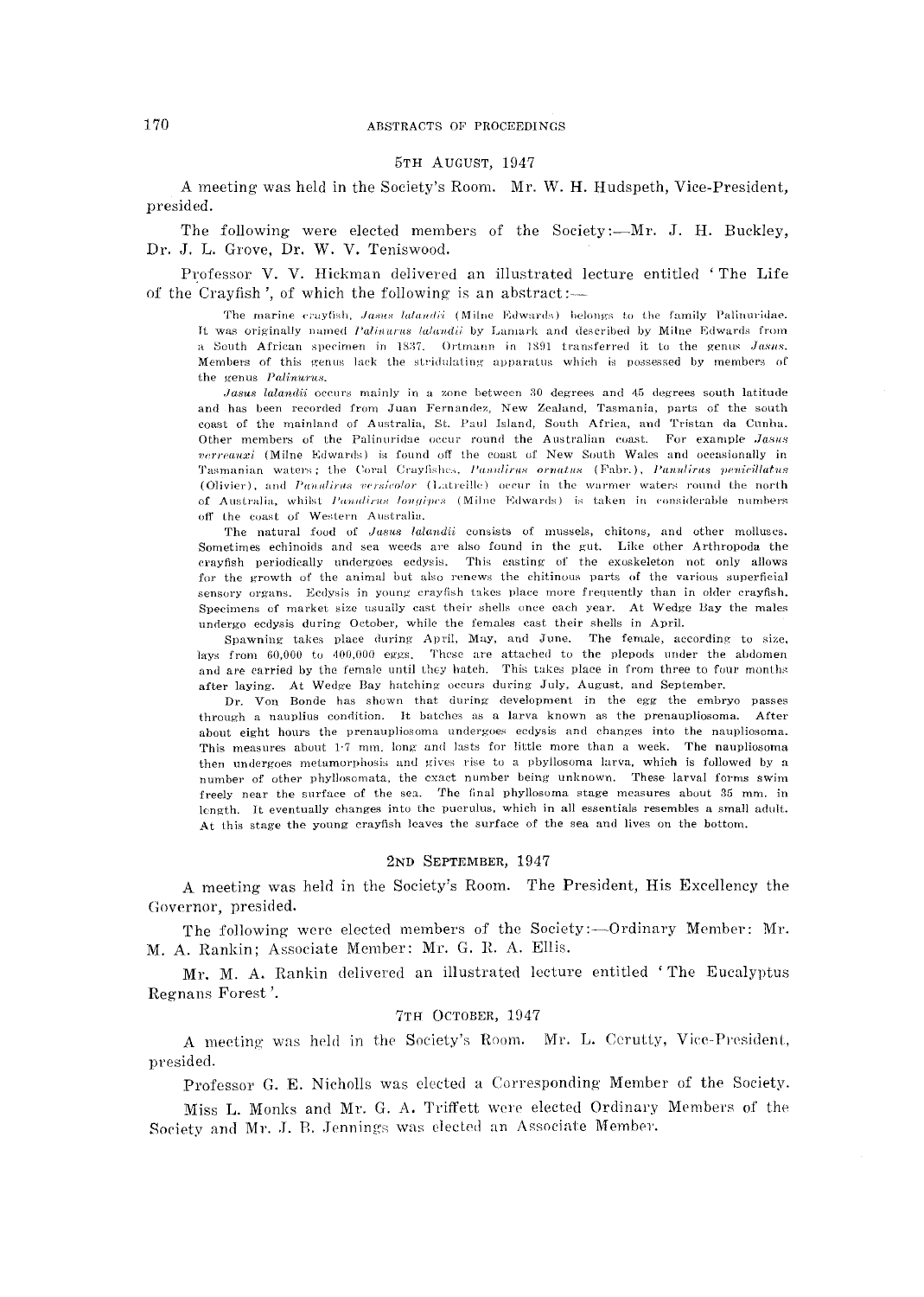Miss J. Munro Ford and Professor A. L. McAulay delivered an illustrated lecture entitled 'The Organization of Plant Tissues', of which the following is an  $abstract:$ 

Miss Ford dealt with what is known about the organisation of plant cells into tissues, and suggested that some recent research in Botany may be of use in helping to solve the problem of this organisation. A unit of living matter is the cell, and cells may be grown together for special functions and specialised for certain purposes. She went on to say that active cell division takes place in meristems and here the raw materials for future tissue are formed. By methods of serial sectioning Botanists have been able to piece together the story of the development of plant cells. Examples and diagrams of primary and secondary meristems were given. The order Maturation of the special cells of the conditional system, the zylem and phloem were shown. Miss Ford spoke on the importance of hormones in initiating cell division and in controlling growth.

All living cells are capable of dividing, but in the plant they are normally inhibited, checked by the existing tissue. If the existing tissue is cut or wounded some of the living cells not usually dividing may become meristematic and produce new cells partly to replace the old, e.g., the parenchyma cells are less differentiated than other specialised tissue and may act as a secondary meristem and divide repeatedly to endeavour to close up the wound.

Another important advance in recent years has been the development of the technique of tissue culture. Examples and photos of recent plant tissue culture experiments were given by Miss Form. The suggestion of such cultures first came from a Botanist, the German Haberlandt in 1902, but he and his co-workers had no success and it was the Zoologists, including Carrell, who first developed the technique for growing animal cells.

It is yet to be determined why two adjacent cells of common origin with presumably the same heredity pattern, should differentiate into elements that appear totally unlike each other in structure and function.

Professor McAulay pointed out that in many cases plant meristems of common origin differentiated differently according to the nature of their surroundings. He described experiments with artichokes and maize roots made in the Physics laboratory of the University, which were designed to throw light on the factors controlling organisation.

He discussed the recognition and investigation of electric patterns which accompanied organisation. He stated that it was proposed to investigate electric and thermal phenomena in connection with growth.

#### 11TH NOVEMBER, 1947

A meeting was held in the Society's Room. Dr. W. L. Crowther presided.

The following were elected members of the Society:—Ordinary Member: Professor C. D. Hardie; Associate Members: Mr. E. A. Jennings, Mr. M. N. Maddock, Mr. E. H. Norton.

The following papers which had been submitted for publication in the Society's Journal were tabled, and it was agreed to submit them to the Standing Committee:-

> The Structure and Stratigraphy of the Nelson River District, Lyell Highway, Tasmania, by E. D. Gill, S. W. Carey, and M. R. Banks. Review of the Geology and Glaciology of the Mt. Field, National Park, Tasmania, by S. W. Carey and M. R. Banks.

> Geology of the Gunn's Plains District, by S. W. Carey and M. R. Banks. Geology of the Country around Tarraleah, Tasmania, by R. T. Prider. (See page  $127.$ )

- Tasmanian Araneae of the Family Hahniidae, by V. V. Hickman. (See page  $21.$ )
- A New Genus of Pseudogarypin pseudoscorpions possessing pleural plates, by J. C. H. Morris. (See page 48.)
- The Taxonomic Position of Idiogarypus hansenii (With), by J. C. H. Morris. (See page 37.)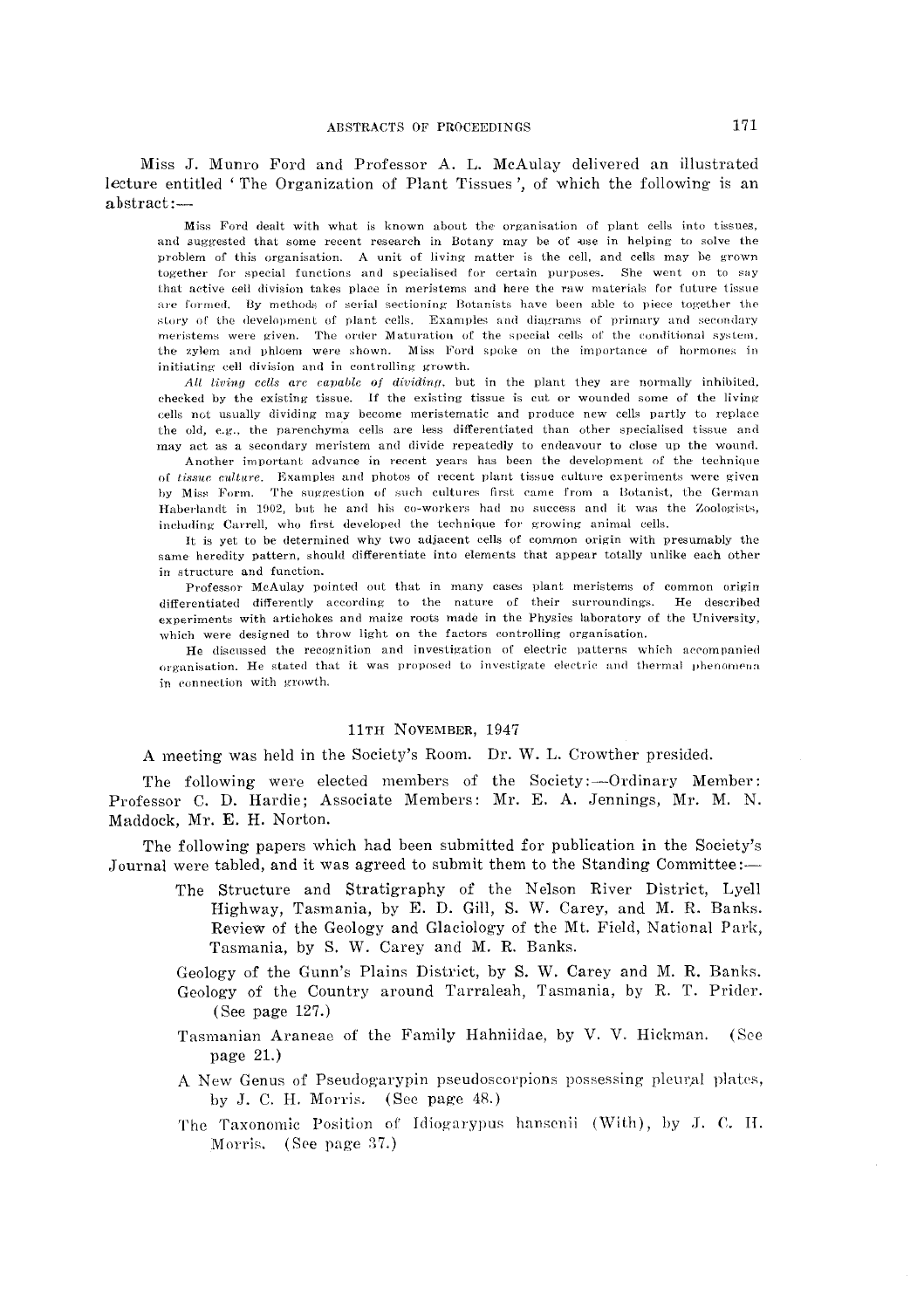- Neonatal Length as a Linear Function of Adult Length in Cetacea, by E. O. G. Scott.
- Péron in Tasmania, by Professor L. A. Triebel. (See page 63.)
- Note on the Occurrence of the Nematode Mermis nigrescens in the common European Earwig in Tasmania, by P. W. Crowcroft. (See page 59.)
- A New Digenetic Trematode from the Gill-rakers of the Barracuda. by P. W. Crowcroft. (See page 49.)

At the request of the A.N.R.C. the Chairman presented the Ranken Lyle Memorial Medal to Dr. J. C. Jaegar, Senior Lecturer in Mathematics in the University of Tasmania. This medal was awarded to him for his researches in mathematics.

The Chairman presented the Clive Lord Memorial Medal to Dr. H. Thompson, Chief of the Fisheries Division, C.S.I.R., who afterwards delivered the Clive Lord Memorial Lecture, the title being 'Fish Welfare'. (See page 1.)

# Northern Branch

## Annual Report, 1947.

Of outstanding importance to the development of the Northern Branch was the agreement concluded with the parent Society in respect to membership, subscriptions, and property. The agreement may be summarised as follows:-

- (a) Membership: Members nominated by the Branch to retain their membership of the Branch so long as they remain members of the Society.
- (b) Subscriptions: The Society to pay to the Branch the following shares of the subscriptions of members of the Branch:-
	- 1. Members elected prior to September 3, 1947—one-third Annual Subscription.
	- 2. Members elected after September 3, 1947, and paying a subscription of  $\pounds1$  10s.—seventeen shillings and sixpence.
	- 3. Members elected after September 3, 1947, and paying a subscription of  $\pounds1$  1s.—fifteen shillings.

It was further agreed that when persons in Group 1 ceased to be members of the Society, the basic number in that group would be maintained by the transfer of names from Groups 2 and 3, in order of election.

 $(c)$  Property:

- 1. The terms of any bequest or gift made to the Northern Branch to be observed strictly by the Council of the Royal Society.
- 2. All property acquired by the Branch to remain in its custody during the existence of the Branch.
- 3. In the event of the Branch ceasing to exist, the Council of the Royal Society to hold in trust all such property referred to under (1) and (2) above, until such time as the Northern Branch would be reestablished.
- 4. The rights of the Queen Victoria Museum in any property held jointly by the Museum and the Branch to be recognised.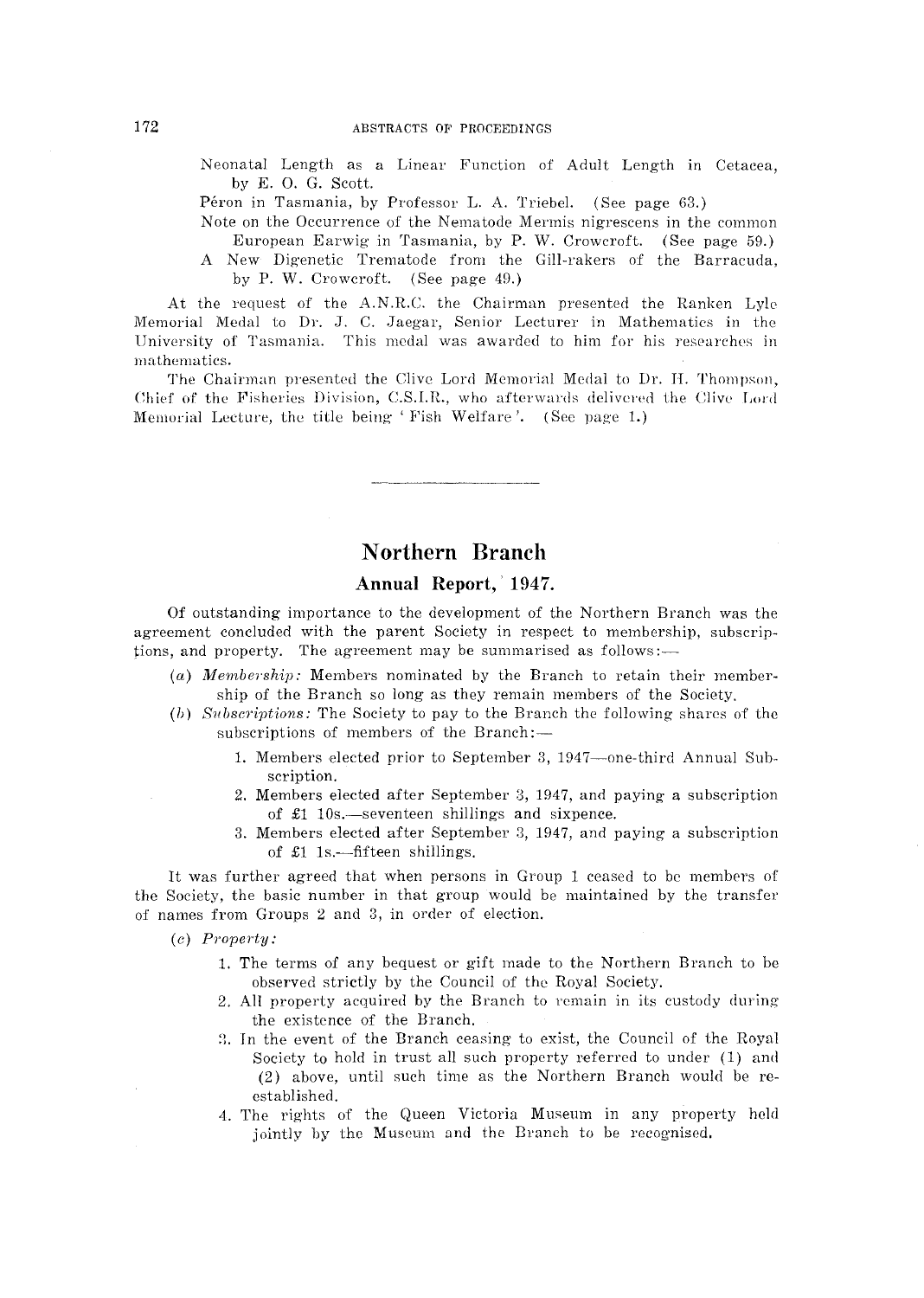### Meetings.

#### APRIL 15TH, 1947.

*Annual General Meeting.* The Annual General Meeting was held at the Museum, Mr. F. Smithies presiding.

The Annual Report and Balance-sheet for 1946 were adopted. The following office bearers were elected:-

> Vice Chairman: Mr. J. E. Heritage in place of Mr. Gilbert C. McKinlay, who retired under the rules.

> Members of Council: Dr. C. Craig and Mr. Gilbert C. McKinlay, in place of Mr. J. E. Heritage and Major R. E. Smith, who retired under the rules. Hon. Secretary-Treasurer: Mr. N. J. B. Plomley.

Dr. Hugh D. Gordon, Senior Lecturer in Charge of Botany at the University of Tasmania, delivered an illustrated lecture entitled ' Plant Pilgrims '. Dr. Gordon considered the means by which plants have become distributed over the earth's surface. After discussing the mechanics of seed dispersal and other mechanisms for plant distribution, he concluded that none of these mechanisms in themselves was sufficient to account for the wide distribution of many plants. While drawing attention to such agencies for distribution as the oeeans, winds, and migratory birds, it was concluded that the principal factors involved were long periods of time and the production of large numbers of reproductive bodies.

#### SEPTEMBER 25, 1947.

A meeting was held at the Museum, Mr. F. Smithies presiding.

Mr. Otto R. Hellwig gave a talk, illustrated by lantern slides, entitled 'Archi- · tceture in Pre-War Europe'. Mr. Hellwig started with a general discussion of the principles of architecture, which he defined as the skill and art of organising given components with material and physchological requirements into an harmonious entity. By such a definition architecture was a functional art in the widest sense and this emphasis was brought out in the illustrations. Mr. Hellwig drew attention particularly to the absence of a national architecture in Australia. Such an architecture should not express a politieal belief, but the character of our country. In this way it would focus the life and ideals of the people.

#### NOVEMBER 11, 1947.

*A* meeting was held at the Museum. The President of the Soeicty, Admirnl Sir Hugh Binney presided.

Professor S. Warren Carey gave an illustrated lecture entitled 'The Geology of the Launceston District'. He traced the geological history of the area from Permian times to the present, showing by means of block diagrams the more recent changes that have taken place; as a result the Oligocene penplain was converted by faulting and subsequent erosion to give the present configuration. The history of the Tamar Valley and of the North and South Esk Rivers were dealt with. and the use of the river system for the hydro-electric power discussed.

Office-bearers, 1947:

Chairman: F. Smithies, O.B.E. (1947). Vice Chairman: J. E. Heritage, C.M.G., LL.B. (1947, 1948). Council: C. Craig, M.D., M.S., F.R.A.C.S. (1947, 1948); T. Doe, ELSe. (1947); J. R. Forward (1947); Gilbert C. McKinlay (1947, 1948). Hon. Secretary-Treasurer: N. J. B. Plomley, M.Sc.